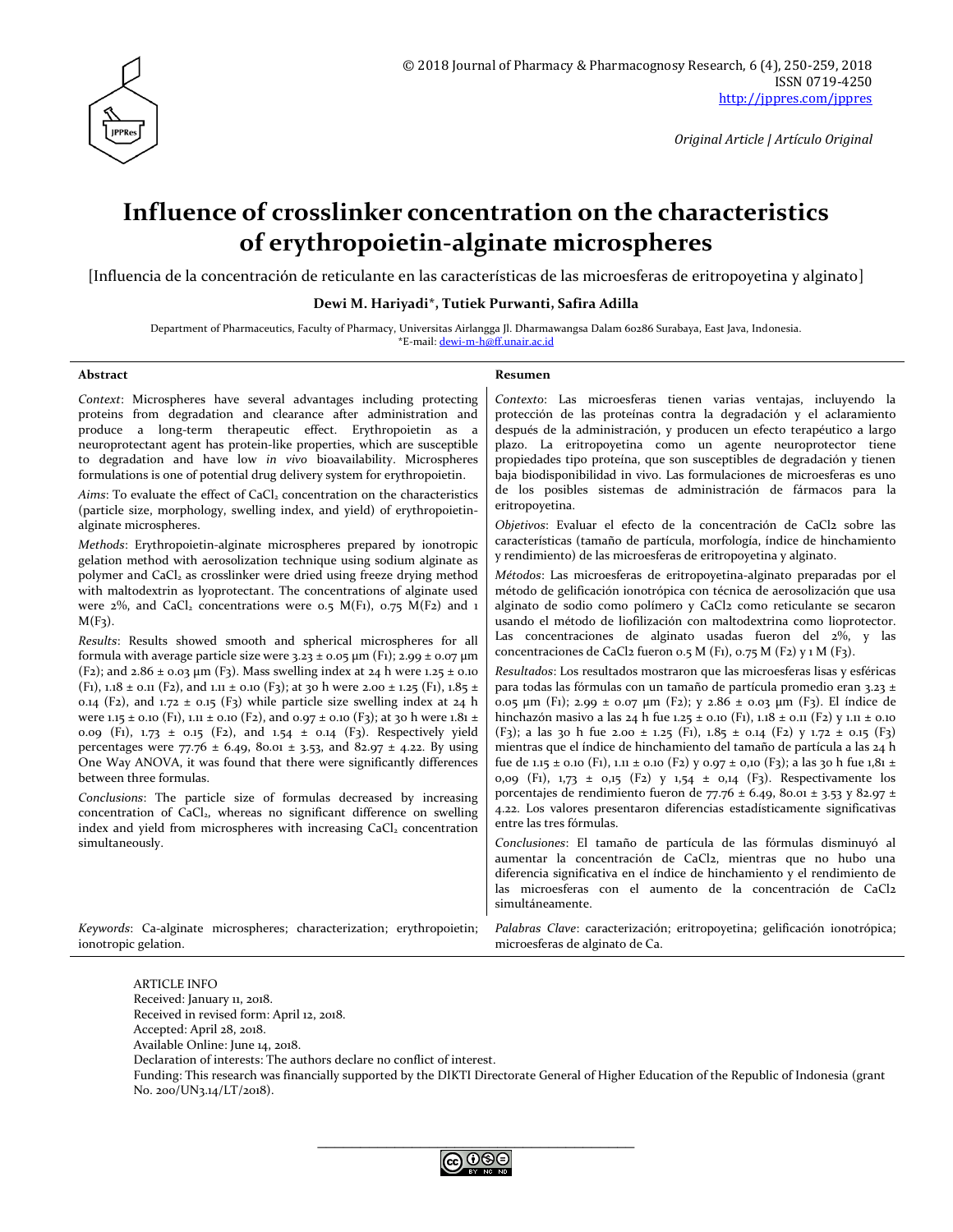# **INTRODUCTION**

Erythropoietin is a 30.4 kDa molecular weight glycoprotein hormone consisting of 165 amino acids and has a carbohydrate content of  $40\%$  of the total erythropoietin molecule (Jelkman, 2004). Erythropoietin has a short half-life in the body, which is 4-9 h (intravenous) and >24 h (subcutaneously), requiring a frequent administration (Wolfgang, 2013). Erythropoietin has protein-like properties because their structures are similar to proteins. Proteins are susceptible to degradation during storage and have low in vivo bioavailability (Wang et al., 2013).

To overcome the problem, a microsphere delivery system was created. A microsphere is a 1-1000 μm structure made of one or more polymers mixed with molecularly or macroscopically-distributed drug particles (Dumitriu, 2002; Munmaya, 2016). Microspheres have several advantages, including protecting proteins from degradation and clearance after administration, may produce a long-term therapeutic effect, unlike conventional injections that can raise drug content in the blood immediately after administration but that which will quickly decrease (Wang et al., 2013). One of the polymers that can be used in a microsphere system is sodium alginate.

Natural polymers such as alginate are used as microsphere matrices due to their non-toxic, biodegradable, and biocompatible properties. The biodegradable polymers can degrade in the body into non-toxic degradants and thus do not cause problems with toxicity (Munmaya, 2016). To form a gel, a crosslinker of divalent cations such as  $Ca^{2+}$ ,  $Sr^{2+}$ , or  $Ba<sup>2+</sup>$  is needed.  $Ca<sup>2+</sup>$  ion does not have the highest affinity with alginate, but  $Ca<sup>2+</sup>$  ion is often used because of its low toxicity and because it is cheaper (Zhai, 2012). The mechanism of formation of Caalginate gel involves the dimerization of two units of G (guluronate) from opposite directions due to the addition of  $Ca<sup>2+</sup>$  ion. This arrangement forms a diamond-like hole composed of hydrophilic cavities that bind Ca<sup>2</sup> ions through the oxygen atoms of the carboxylate group of G alginate units. As a result of this polymer interaction, there are many crossing areas, resulting in an egg-box shape. In the egg-box area, each calcium cation binds 4 units of G (Ching at al., 2015).

The microsphere manufacture method used was ionotropic gelation with aerosolization technique. The ionotropic gelation method has been widely used because the process is easy, simple, and can maintain the bioactivity of proteins contained in microspheres (Wang et al., 2013). In addition, this method does not use organic solvents and high temperatures, so protein integrity can be better maintained (Sapana et al., 2014). The aerosolization technique was chosen because they can produce smaller and more uniform particle sizes.

Microspheric characteristics include particle size, morphology, swelling index, and yield. The ideal microsphere characteristics are: having particle size of less than  $5 \mu m$  (parenteral injection), spherical microsphere morphology with smooth and flat surface and high yield. The characteristics of the microspheres are influenced by the concentration of polymers and drug materials, time of manufacture of microspheres, temperature, and presence of additives such as crosslinking and surfactant stabilizers (Koukaras et al., 2012; Patil et al., 2012).

If the concentration of alginate is fixed and  $CaCl<sub>2</sub>$ concentration increases, as long as alginate is sufficient, then the crosslinking interaction with the polymer will increase and the more egg-box structures are formed so that the microspheres formed are more compact. This affects microspheres characteristics, such as microspheres size, spherical and flat microspheres morphology, a decrease the swelling index, and an increase in yield.

This study will observe effect of different  $CaCl<sub>2</sub>$ crosslinker concentrations of 0.5 M, 0.75 M, and 1 M on erythropoietin-alginate microspheres characteristics, including particle size, morphology, swelling index, and yield.

# **MATERIAL AND METHODS**

# **Materials**

Recombinant human erythropoietin (Daewoong Inc.), pharmaceutical grade sodium alginate (Sigma-Aldrich Inc.), pharmaceutical grade of  $CaCl<sub>2</sub>2H<sub>2</sub>O$ , sodium citrate, Na<sub>2</sub>HPO<sub>4</sub>, KH<sub>2</sub>PO<sub>4</sub>, NaCl, NaOH, and maltodextrin were purchased from PT Bratachem, and demineralized water.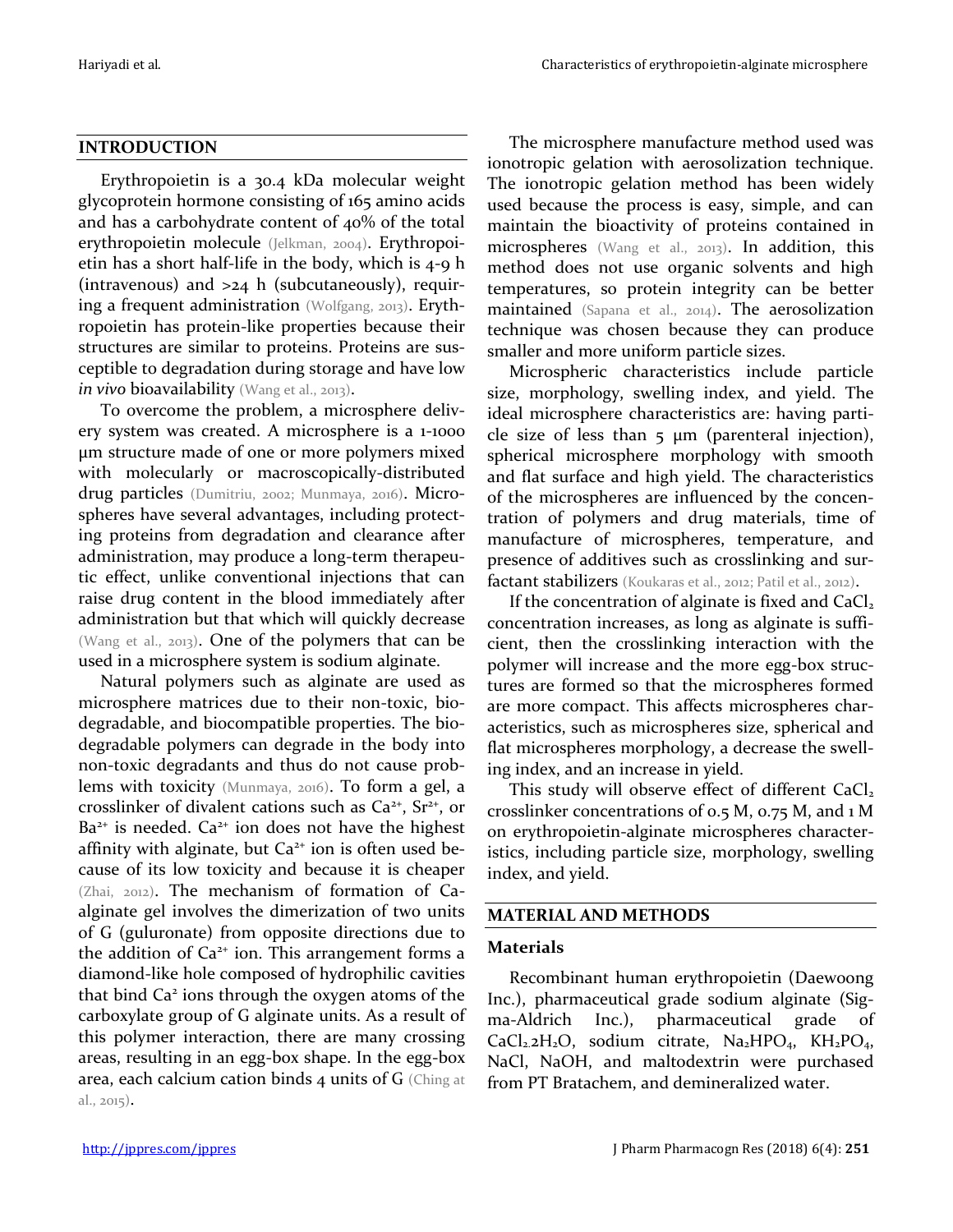# **Instrumentation**

Analytical balance (Chyo Balance Serial 51347), FT-IR spectrophotometer (Perkin Elmer Instrument), differential thermal apparatus/DTA (Mettler Toledo FT 900 Thermal System), sprayer with 35 μm holes (spray), centrifuge (Rotofix-32) stirring plate (Dragon Lab MS-Pro), magnetic stirrer, freeze dryer (Eyela FD-8), optical microscope (Axioscope 40-Zeiss), pH meter (Eutech Intrument pH 700), Scanning Electron Microscope (SEM, (Hitachi TM3000, Japan)), moisture analyzer (Mettler Toledo HB43-S).

# **Microspheres formula**

The microspheres formula was shown in the Table 1.

**Table 1.** Erythropoietin-alginate microsphere formulas.

| Material       | Function      | Microsphere formula |                   |           |
|----------------|---------------|---------------------|-------------------|-----------|
|                |               | F1                  | F2                | F3        |
| Erythropoietin | Active agent  | 5000<br>Ю           | 5000<br>Ш         | 5000<br>Ю |
| Na Alginate    | Polymer       | $2\%$               | $2\%$             | $2\%$     |
| CaCl2 solution | Crosslinker   | 0.5 M               | 0.75 <sub>M</sub> | 1 M       |
| Maltodextrin   | Lyoprotectant | $5\%$               | $5\%$             | $5\%$     |

The values are written as value of concentration of each formula. Concentration is defined as international unit for erythropoietin; percentage for natrium alginate and maltodextrin and molar for CaCl2.

# **Production of erythropoietin-alginate microspheres**

Sodium alginate were dissolved in 100 ml demineralized water erythropoietin was dispersed into alginate solution and stirred until homogeneous. Erythropoietin-alginate solution was sprayed using aerosol spray with a hole size of 35 μm, constant pressure of 40 psi, and spray distance of 8 cm into 200 mL CaCl<sub>2</sub> solution (as per formula) and was continuously stirred for 30 min at a speed of 1000 rpm. Microspheres that were formed in centrifuges at a speed of 4000 rpm for 6 min were then washed using distilled water 2-3 times. The washed microspheres were suspended in a 5% maltodextrin solution, then dried with freeze drying at  $-45^{\circ}$ C for 30 hours.

# **Evaluation of erythropoietin-alginate microspheres**

# *FTIR spectrophotometry*

The FTIR spectrophotometric evaluation was performed by the KBr pellet technique, by means of 1 mg of microspheres crushed with 300 mg of dried KBr powder, then compressed with a hydraulic press equipped with a steam enhancer to obtain a thin, light-permeable thin plate. Then, observations were performed at wave numbers 4000-500 cm<sup>-1</sup>. The infrared spectra of the obtained microsphere formulas were compared with the infrared spectra of erythropoietin, sodium alginate, maltodextrin, and blank-alginate microspheres.

# *Thermal analysis*

The thermal analysis of the microsphere was performed through DTA (Differential Thermal Analysis). Samples 3-5 mg were measured, then inserted into sample pan with a crucible aluminum type which has a maximum temperature of 350°C and closed. Then, the sample pan was inserted into the sample holder. Thermal analysis began with preliminary testing with a wide range (room temperature to decomposition temperature) at high heating rates ( $10^{\circ}$ C up to  $20^{\circ}$ C/min) to uncover any unusual effects. Then, a re-test was performed with a narrower range at low heating rate  $(5^{\circ}C/\text{min})$ .

# *Moisture content*

The moisture content of the microspheres is determined using a moisture analyzer. This evaluation was done by weighing 0.5 grams of microspheres and insert them into the moisture analyzer tool to heat the sample and evaporate the moisture content of the sample. The heated microspheres were weighed. The moisture content was calculated using the following formula:

$$
MC(\%) = \frac{initial\ microsphere\ mass - final\ microsphere\ mass}{final\ microsphere\ mass} \times 100\%
$$

# *Microspheres size distribution*

The observation of erythropoietin-alginate mi-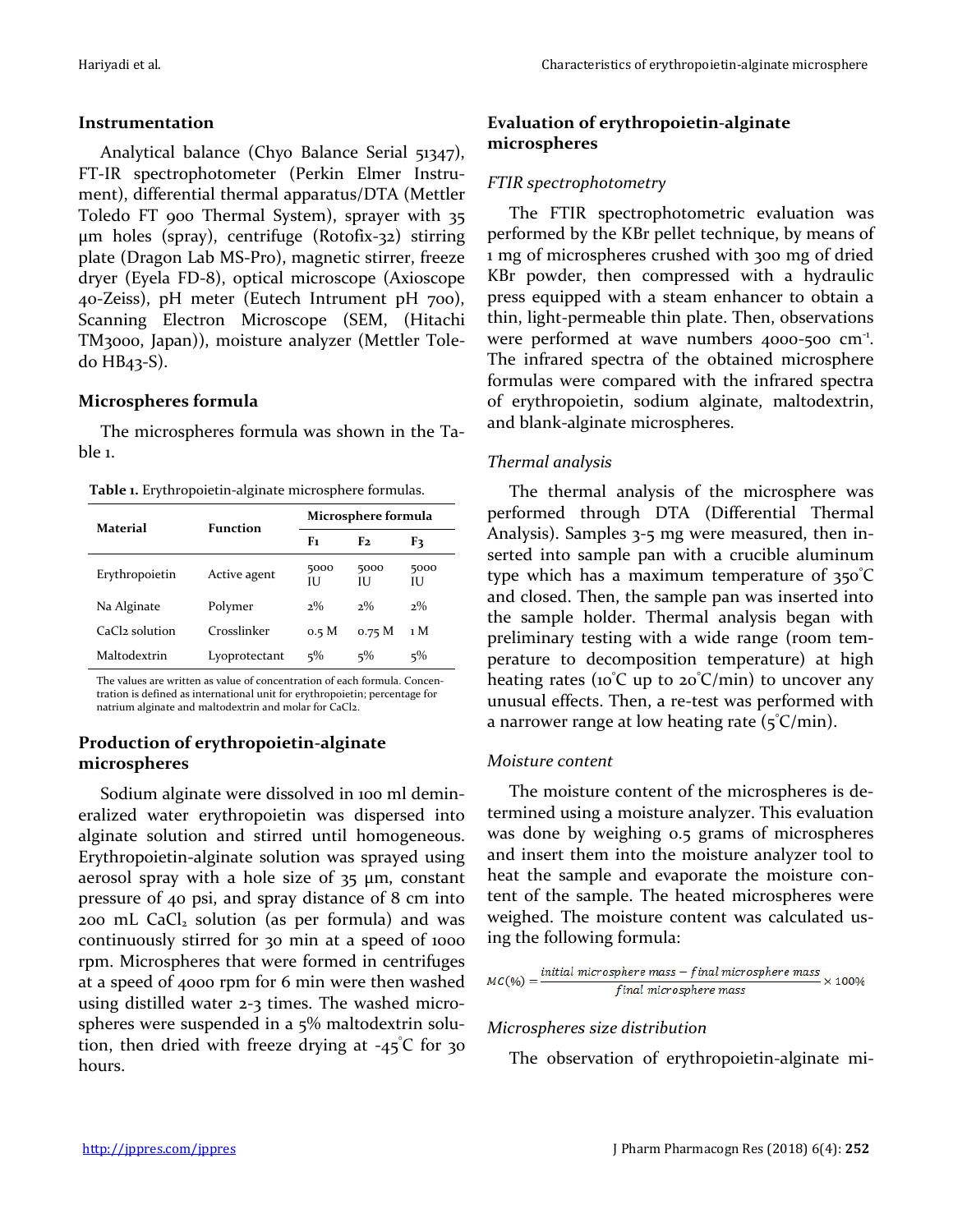crosphere size distribution was performed on wet microspheres by optical microscope. The particle diameter of the microsphere of each formula was measured on 300 particles. Then, the average diameters were calculated using the following formula:

The mean surface-volume diameter:

$$
(dvs) = \frac{\sum nd^3}{\sum nd^2}
$$

Microsphere size distribution was determined by calculating PDI (polydispersity index) with the following formula:

$$
Mw = \frac{\sum (d^2 \times n)}{\sum (d \times n)}
$$

$$
Mn = \frac{\sum (d \times n)}{\sum n}
$$

$$
PDI = \frac{Mw}{Mn}
$$

Where n is the number of microspheres observed and d the microsphere diameter.

# *Microspheres morphology*

To observe the morphology of erythropoietinalginate, SEM was used.

# *Swelling index*

The determination of swelling index was performed based on mass and particle size. This was performed by weighing 50 mg microspheres and then adding a 5 mL PBS pH 7.4 medium. Samples were measured in terms weight and particle size at 24 and 30 hours. The microspheres were filtered and stirred at  $37^{\circ}$ C for 2 h to remove the excess media on the surface of the microsphere. The swelling index was calculated using the following formula.

Swelling index based on mass:<br>  $Swelling\; index = \frac{weight\; of\; swelled\; micropheres - weight\; of\; dry\; micropshsres\; (mg)}$ weight of dry microspheres (mg)

Swelling index based on particle size:

Swelling Index = 
$$
\frac{size\ of\ swelled\ microspheres - size\ of\ initial\ dry\ microspheres\ (µm)}{size\ of\ initial\ dry\ microspheres\ (µm)}
$$

# *Determination of yield*

The yield value is determined by the ratio of the total weight of the dry microspheres obtained to the amount of weight of erythropoietin, sodium alginate, and maltodextrin. The formula for yield calculation is as follows:

total microspheres weight (mg)  $Yield (%) = \frac{total$  metrospies is weight  $\langle mg \rangle \times 100\%$ 

# **Statistical analysis**

To determine the effect of crosslinker concentration of  $CaCl<sub>2</sub>$  on the characteristics of erythropoietin-alginate microspheres, each data from particle size, swelling index and yield data were statistically analyzed using the one-way ANOVA through the IBM SPSS Statistics 23.0 program with a 95% confidence degree ( $\alpha = 0.05$ ). Then, the analysis proceeded with Tukey HSD (Honest Significant Difference) test to find out the formula that has significant difference.

# **RESULTS AND DISCUSSION**

An examination using FTIR spectrophotometry was performed to determine the interaction between the drug, polymer, and other materials in the microsphere formula. The result of spectral observation of the three formulas in Fig. 1 shows the interaction between alginate polymer,  $CaCl<sub>2</sub>$  crosslinking solution, and maltodextrin. The absorption of specific group of O-H stretching of sodium alginate  $(3452.18 \text{ cm}^3)$  and maltodextrin  $(3432.15 \text{ cm}^3)$ fused into 3398.3 cm<sup>-1</sup> (F1), 3418.34 cm<sup>-1</sup> (F2), and  $3398.8$  cm<sup>-1</sup> (F<sub>3</sub>), indicating an interaction between sodium alginate and maltodextrin. This corresponds to the maltodextrin mechanism, which can stabilize the microsphere during the drying process by means of the hydroxyl group maltodextrin forming a hydrogen bond with the polar group on the surface of the microsphere at the end of the drying process and replacing the water position on the microsphere surface, maintaining the spherical structure of the microsphere (Like et al., 2015).

Two specific erythropoietin absorbances, namely C≡C alkyne and C=O stretching amide were still observed in all three formulas, showing that eryth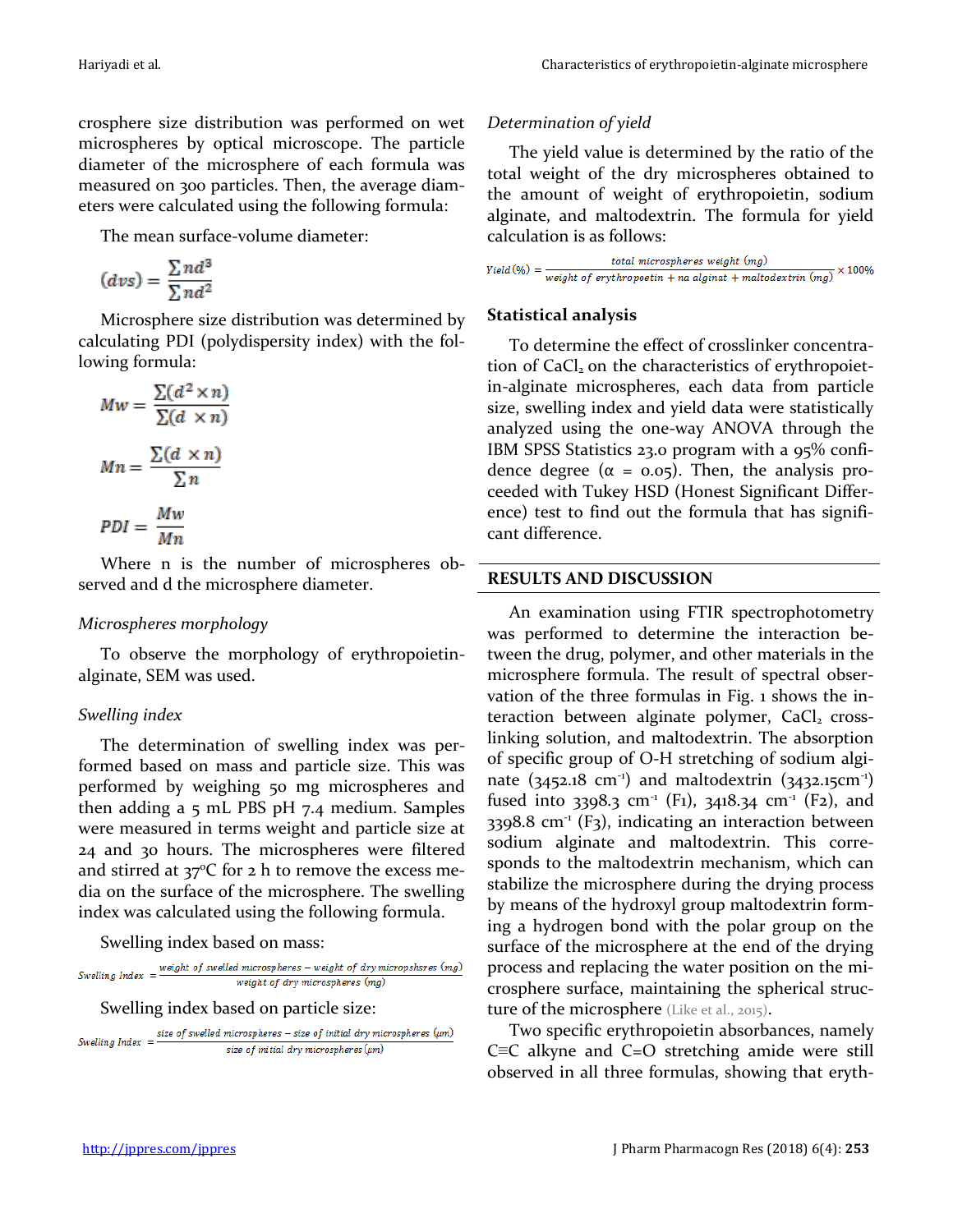ropoietin is absorbed in the microsphere system. In the spectra of the three formulas, the specific absorbance of the symmetric carboxylic salt group  $(1615.22 \text{ cm}^3)$  and guluronate fingerprint  $(948.31 -$ 820.29cm-1 ) disappear. The loss of absorption in carboxylic salt group and guluronate fingerprint was due to the formation of microspheres that occurred due to crosslinking interactions between alginate and CaCl<sub>2</sub> crosslinker, which involves the

exchange of ions on the oxygen atom of the carboxylic group of guluronic acid alginate with Ca<sup>2+</sup> ion of the crosslinker (Ching et al., 2015).

The evaluation of thermal analysis with DTA aims to determine the interaction of materials in the microsphere formulas characterized by the change in DTA thermogram profile. The results of the thermal analysis are shown in Table 2 and Fig. 2.



cm-1

**Figure 1**. FTIR spectra of (A) erythropoietin, (B) sodium alginate, (C) maltodextrin, erythropoietin-alginate microspheres with different concentrations of  $CaCl<sub>2</sub>$  (D) 0.5 M, (E) 0.75 M, and (F) 1 M.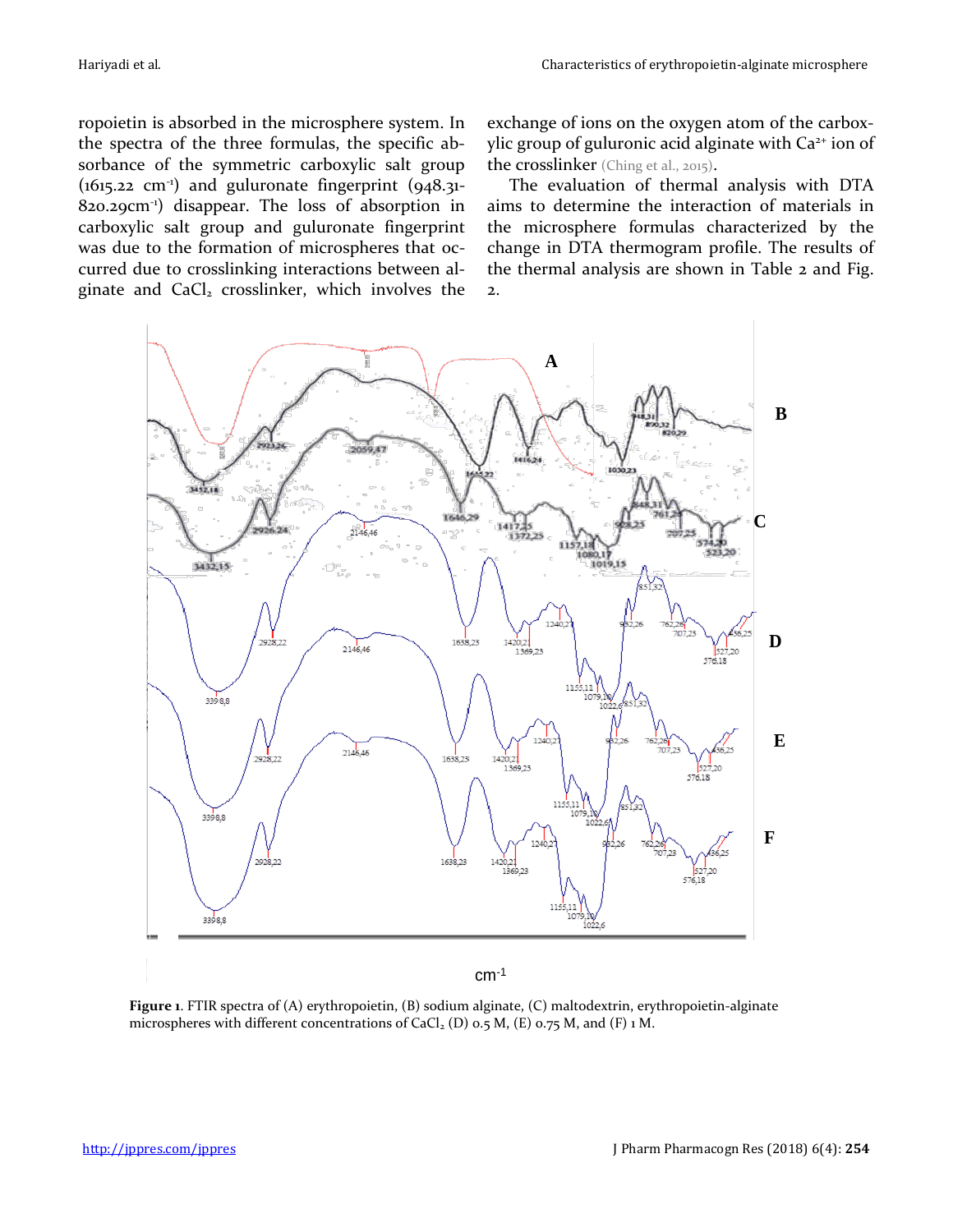|             | Melting point of raw materials $(°C)$ |                   | Formula melting point |                                     |                  |
|-------------|---------------------------------------|-------------------|-----------------------|-------------------------------------|------------------|
| Na-alginate | Erythropoietin                        | CaCl <sub>2</sub> | Formula               | Melting temperature $({}^{\circ}C)$ | $\Delta H$ (J/g) |
|             |                                       |                   | F <sub>1</sub>        | 158.2                               | 68.6             |
| 238.7       | 53                                    | 176.5             | F <sub>2</sub>        | 170.3                               | 91.8             |
|             |                                       |                   | F3                    | 163.5                               | 77.8             |

**Table 2.** Thermal analysis results (DTA).

The values are written as value of melting point of active agent, ingredient and formulas.



Figure 2. The DTA thermograms of (A) sodium alginate, (B) CaCl<sub>2</sub>, erythropoietin-alginate microspheres with different concentrations of CaCl<sub>2</sub>: (C)  $o.5$  M, (D)  $o.75$  M, and (E)  $1$  M.

Erythropoietin has a melting point of 53°C (Christensen et al., 2016). Sodium alginate is a polysaccharide containing galactose and mannose sugar units. In the sodium alginate thermogram, a widening endothermic peak is visible, followed by a sharp exothermic peak at 238.7°C. The endothermic peak signifies the process of loss of water content in the hydrophilic polymer group, whereas the exothermic peak signifies the degradation process of sodium alginate (Tripathi and Mishra, 2012). The CaCl<sub>2</sub> thermogram results showed a sharp peak at 176.5°C, indicating the melting point of  $CaCl<sub>2</sub>2H<sub>2</sub>O$ . The micro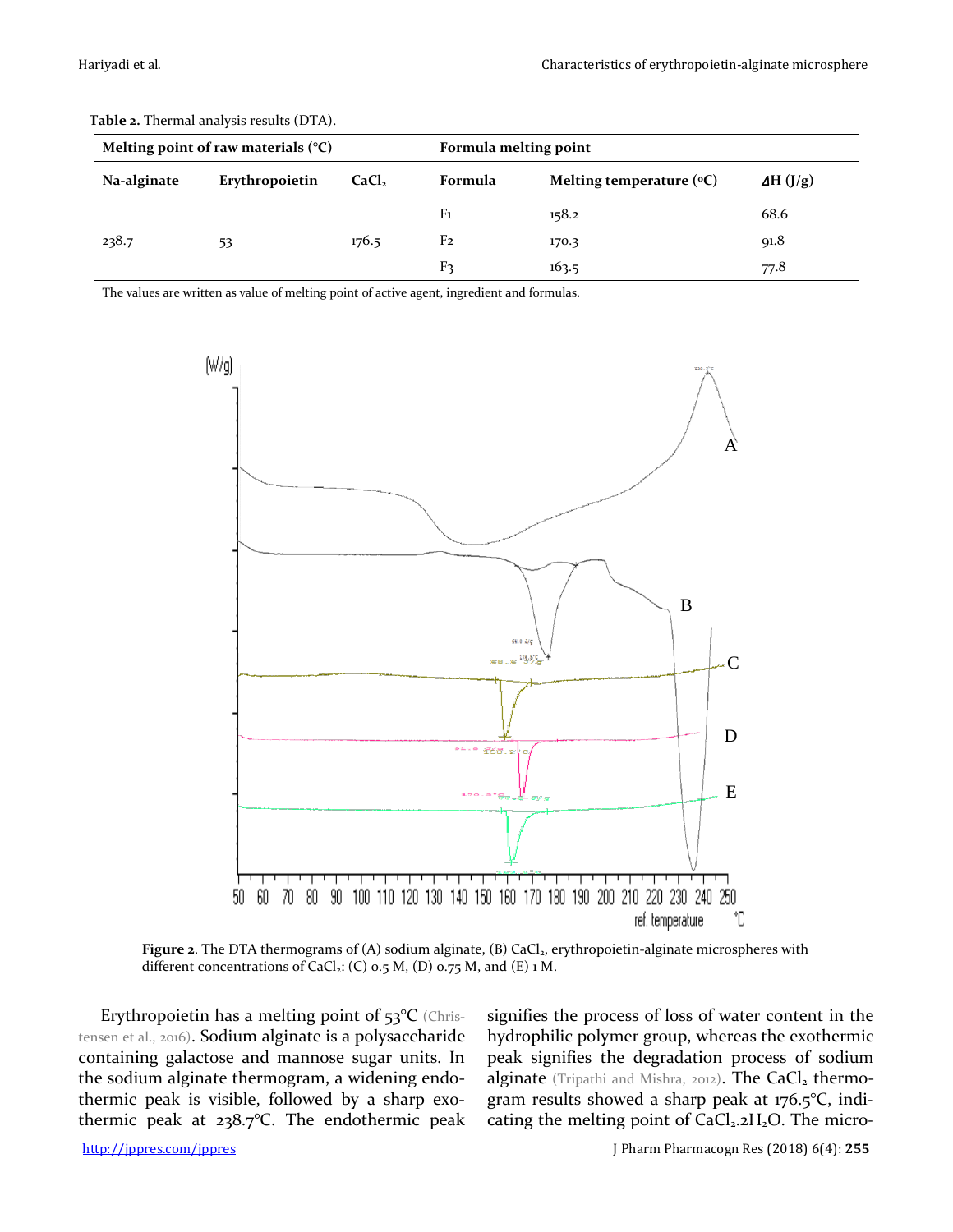sphere thermograms of the three formulas show the peak shift (endothermic) of the alginate thermogram and CaCl<sub>2</sub>, namely to 158.2°C (F1), 170.3°C (F2), and  $163.5^{\circ}C$  (F<sub>3</sub>) indicating that a microsphere has been formed (Table 2).

The moisture content is one of the parameters that need to be controlled. High moisture content in microspheres can cause particle agglomeration, thereby decreasing the stability of the active ingredient in the microspheres and forming particles with large sizes (Müller et al., 2014; Shan et al., 2016).

The results of determination of moisture content were 9.53 ± 0.18% (F1), 9.17 ± 0.17% (F2), and 9.45 ± 0.32% (F3), indicating that the moisture content of the three formulas were less than 10%, which still satisfies the microsphere criteria.

The result of determination of mean diameter and polydispersity index is shown in Table 3. Blank microspheres or microspheres no medicinal ingredients are smaller in size than the formula microspheres due to the absence of additional erythropoietin during the microsphere manufacture process. Increased concentration of CaCl<sub>2</sub> crosslinker from formula F<sub>1</sub> ( $o.5$  M) to F<sub>3</sub> ( $1$  M) yielded smaller particle size and showed a significant difference between formulas ( $p = 0.000$ ), with p values between the formulas as follows: F<sub>1</sub>:F<sub>2</sub> ( $p = 0.003$ ); F1:F3 ( $p = 0.000$ ); F2:F3 ( $p = 0.050$ ) (Hariyadi et al., 2014).

The decrease in particle size occurs as more CaCl<sub>2</sub> crosslinkers penetrate into the droplet and interact with the alginate polymer to form a more compact egg-box structure so that the particle size decreases. The PDI (polydispersity index) of the three formulas approached 1, indicating a uniformly shaped microsphere (De La Vega et al., 2013).

The mean diameters and polydispersity indices of erythropoietin-alginate microspheres show in the Table 3.

The morphological observation results of erythropoietin-alginate microspheres were obtained SEM and shown in Fig. 3. The microspheres produced in the three formulas are spherical with smooth and even surfaces.

**Table 3.** The mean diameters and polydispersity index of erythropoietin-alginate microspheres.

| Formula              | Average diameter<br>$(\mu m)$ | Polydispersity<br>index |
|----------------------|-------------------------------|-------------------------|
| Blank F <sub>1</sub> | $3.01 \pm 0.02$               | $1.06 \pm 0.08$         |
| Blank F <sub>2</sub> | $2.71 \pm 0.10$               | $1.07 \pm 0.05$         |
| Blank F3             | $2.34 \pm 0.10$               | $1.06 \pm 0.02$         |
| Fı                   | $3.23 \pm 0.05$               | $1.08 \pm 0.02$         |
| F2                   | $2.99 \pm 0.07$               | $1.04 \pm 0.01$         |
| Fз                   | $2.86 \pm 0.03$               | $1.05 \pm 0.01$         |

The values are written as average index value mean  $\pm$  SD of diameter particle size and polydispersity index of three formulas. Significant difference in particle size were found between formulas. Increased crosslinker concentration from formula F1 to F3, decreased the particle size. However, no significant difference in polydispersity index of all formulas. The significant values of average diameter size between the formulas is represented as follows: F1:F2 (p = 0.003); F1:F3 (p = 0.000); F2:F3 (p = 0.050).

Swelling index describes the capacity of the microsphere to absorb water and inflate (Shivhare et al., 2014). There are several parameters that influence swelling index, namely: molecular weight of polymer, polymer concentration, and pH of media (Andhariya and Burgess, 2016).

In this study, the alginate polymer used was of low molecular weight with a concentration of 2%, and the medium used was PBS pH 7.4, which described the subcutaneous pH of the site of administration. The swelling index was observed at 24 and 30 h to observe the microsphere swelling process for a long duration according to the target sustained release of the erythropoietin-alginate microspheres. Swelling index is determined by mass and particle size after swelling. Swelling index results are shown in Table 4. In the process of swelling of microspheres, there is a substitution of divalent cations of crosslinkers of microspheres by Na<sup>+</sup> ions present on PBS pH 7.4 (Hariyadi et al., 2014).

Theoretically, increasing the concentration of crosslinking solution can decrease the swelling index as more egg-box structure is formed so that the crosslinker cation turnover of Na <sup>+</sup>ions from the PBS medium is not as high at lower crosslinker concentrations (Kaur, 2013). However, statistically the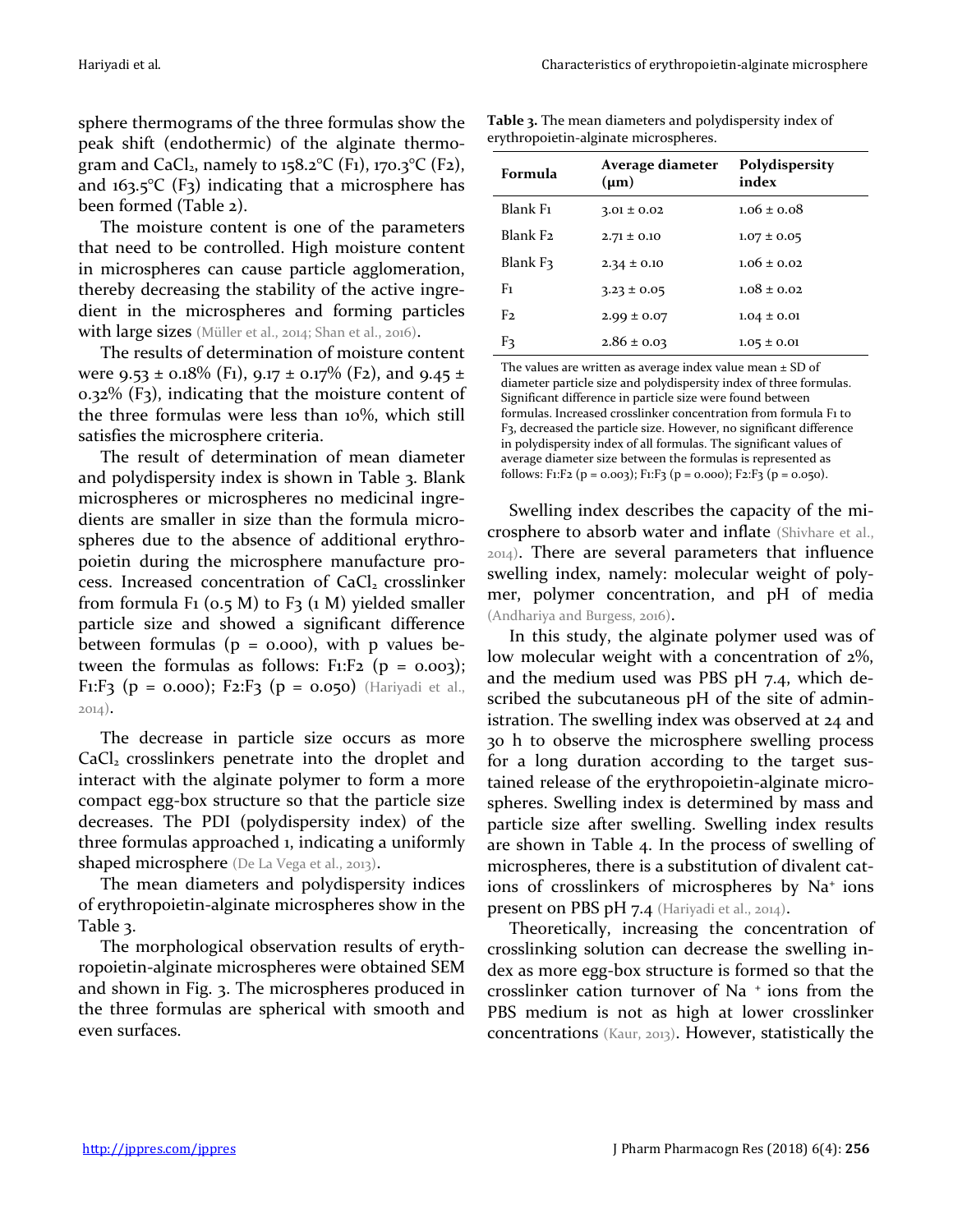increase of  $CaCl<sub>2</sub>$  from 0.5 M to 1 M did not give significant difference to swelling index with  $p =$ 0.328 (swelling index at 24 h);  $p = 0.120$  (swelling index at 30 h) based on mass and  $p = 0.144$  (swelling index at  $24$  h);  $p = 0.099$  (swelling index at  $30$  h) based on particle sizes. The result of determination of swelling index of erythropoietin-alginate microspheres show in Table 4.

At neutral pH, alginate polymers have a swelling drug release mechanism followed by erosion (Liang et al., 2015). When the swelling process reaches the maximum, the alginate will experience erosion. Based on the observation of swelling index at 24 to 30 h the microspheres still experience an increase of swelling index, which indicates that the swelling process is still happening, so it is expected the drug material can still be released slowly and a sustained release effect is achieved.

The yield values of the microspheres were 77.76  $\pm$  6.49% (F<sub>1</sub>); 80.01  $\pm$  3.53% (F<sub>2</sub>); and 82.97  $\pm$  4.22%  $(F<sub>3</sub>)$  (Table 5). Increased concentration of CaCl<sub>2</sub> crosslinker can increase the yield value, because the higher the  $CaCl<sub>2</sub>$  the more alginate interacts with  $CaCl<sub>2</sub>$  to form egg-box structures which results in higher microspheres (Hariyadi et al., 2014). However, statistically the yield increase of the formula F1 to  $F_3$  is not significant with p=0.473. The result of yield show in the Table 5.

# **CONCLUSIONS**

Erythropoietin-alginate microspheres were successfully prepared by the ionotropic gelation method of aerosolization technique with increased concentration of  $CaCl<sub>2</sub>$  from 0.5 M to 1 M. Influence of increasing  $CaCl<sub>2</sub>$  concentration on the characteristics of erythropoietin-alginate microspheres were shown such as a decreased of particle size and spherical microspheres with smooth surfaces were formed. However, it was found that no significant effect of the crosslinker concentration on the swelling index and yield values.



**Figure 3.** The morphological observation result of erythropoietin-alginate microspheres of F1 (0.5 M), F2  $(0.75 M)$ , and F<sub>3</sub>  $(1 M)$  formulas using scanning electron microscope) at 20.000x magnification.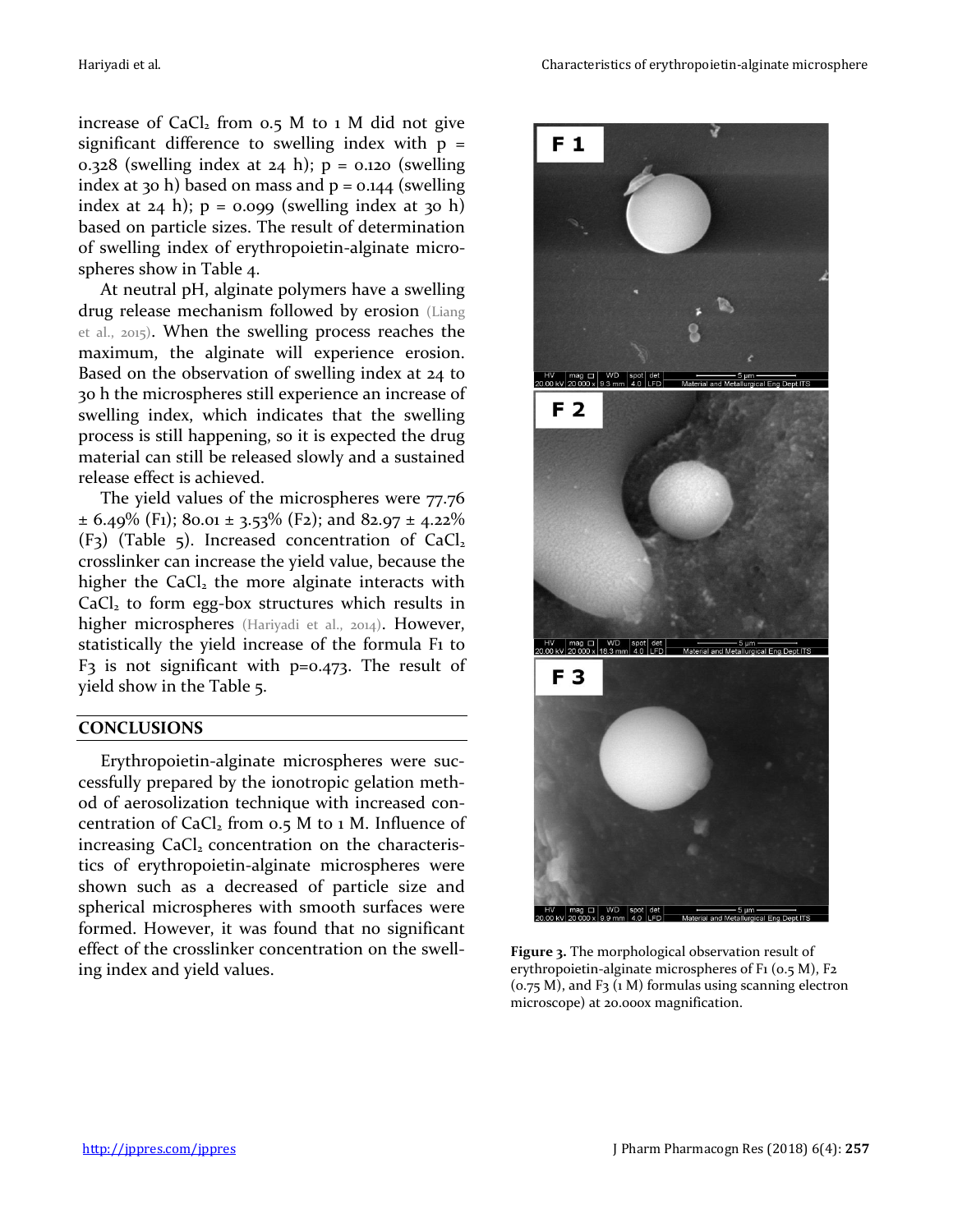| Formula        | Swelling index based on mass |                 | Swelling index based on particle size |                 |  |
|----------------|------------------------------|-----------------|---------------------------------------|-----------------|--|
|                | $t = 24 h$                   | $t = 30$ h      | $t = 24 h$                            | $t = 30 h$      |  |
| F <sub>1</sub> | $1.25 \pm 0.10$              | $2.00 \pm 1.25$ | $1.15 \pm 0.10$                       | $1.81 \pm 0.09$ |  |
| F <sub>2</sub> | $1.18 \pm 0.11$              | $1.85 \pm 0.14$ | $1.11 \pm 0.10$                       | $1.73 \pm 0.15$ |  |
| F3             | $1.11 \pm 0.10$              | $1.72 \pm 0.15$ | $0.97 \pm 0.10$                       | $1.54 \pm 0.14$ |  |

**Table 4.** Swelling index of erythropoietin-alginate microspheres.

The values are written as index value mean  $\pm$  SD of swelling index of three formulas. No significant difference in swelling index of formula 1 compared to formula 2 and formula 3. All formulas produced as same as swelling index both based on mass and size.

**Table 5.** Yield of erythropoietin-alginate microspheres.

| Formula | Yield $(\%)$     |
|---------|------------------|
| F1      | $77.76 \pm 6.49$ |
| F2.     | $80.01 \pm 3.53$ |
| F٦      | $82.97 \pm 4.22$ |

The values are written as percentage mean  $\pm$  SD of yield of three formulas. No significant difference in yield of formula 1 compared to formula 2 and formula 3. All formulas produced as same as yield.

# **CONFLICT OF INTEREST**

The authors declare no conflict of interest.

## **ACKNOWLEDGMENT**

The authors would like to thank DIKTI Directorate General of Higher Education of the Republic of Indonesia (No. 200/UN3.14/LT/2018) for funding this research, and thank to Faculty of Pharmacy, Universitas Airlangga who have supported this research by providing access and facilities.

# **REFERENCES**

- Ching SH, Bansal N, Bhandari B (2015) Alginate gel particles- a review of production techniques and physical properties. Crit Rev Food Sci Nutr 57: 1133–1152.
- Christensen B, Nellemann B, Jørgensen JOL, PedersenSB, Jessen N (2016) Erythropoietin does not activate erythropoietin receptor signaling or lipolytic pathways in human subcutaneous white adipose tissue *in vivo*. Lipids Health Dis 15: 160.
- De La Vega JC, Elischer P, Schneider T, Häfeli UO (2013) Uniform polymer microspheres: monodispersity criteria, methods of formation and applications. Nanomedicine  $(Lond) 8(2): 265 - 285.$
- Dumitriu S (2002) Polymeric Biomaterials. 2nd Ed Revised and Expanded. New York: Marcel Dekker Inc. 16.
- Hariyadi DM, Purwanti T, Kusumawati I, Nirmala RN, Maindra HC (2014) Effect of cross linking agent and polymer on the characteristics of ovalbumin loaded alginate microspheres.

Int J Pharm Pharm Sci 6(4): 469–474.

- Andhariya JV, Burgess DJ (2016) Recent advances in testing of microsphere drug delivery systems. Expert Opin Drug Deliv  $13(4)$ : 593-608.
- Jelkmann W (2004) Molecular biology of erythropoietin. Int Med 43(8): 649-659.
- Kaur K (2013) Formulation and evaluation of metformin hydrochloride microsphere by ionotropic gelation technique. Thesis to obtain the degree of Master of Science in Biotechnology. Thapar University, Patiala, India, pp. 36– 37, 48.
- Koukaras EN, Papadimitriou SA, Bikiaris DN, Froudakis GE (2012) Insight on the formation of chitosan nanoparticles through ionotropic gelation with tripolyphosphate. Mol Pharm 9(10): 2856-2862.
- Liang L, Jinfeng L, Shanshan S, Linlin W, Chenjun S, Yujiao S, Zhenglin L, Shirui M (2015) Effect of formulation variables on *in vitro* release of a water-soluble drug from chitosan– sodium alginate matrix tablets. Asian J Pharm Sci 10(4): 314–321.
- Like M, Yrjö HR, Song M (2015) Effect of maltodextrins on the stability and release of volatile compounds of oil-in-water emulsions subjected to freeze–thaw treatment. Food Hydrocoll 50: 219–227.
- Müller KH, Motskin M, Philpott AJ, Routh AF, Shanahan CM, Duer MJ, Skepper JN (2014) The effect of particle agglomeration on the formation of a surface-connected compartment induced by hydroxyapatite nanoparticles in human monocyte-derived macrophages. Biomaterials 35(3): 1074–1088.
- Munmaya M (2016) Handbook of Encapsulation and Controlled Release: CRC Press. 1512.
- Patil P, Chavanke D, Wagh M (2012) A review on ionotropic gelation method: Novel approach for controlled gastroretentive gelispheres. Int J Pharm Pharm Sci 4(4): 27–32.
- Sapana PA, Parag SG, Shrivastav B, Pankaj S (2014) Ionotropic gelation: A promising cross linking technique for hydrogels. Res Rev J Pharm Nanotech 2(1): 1–6.
- Shan L, Tao EX, Meng QH, Hou WX, Liu K, Shang HC, Tang JB, Zhang WF (2016) Formulation, optimization, and pharmacodynamic evaluation of chitosan/phospholipid/ βcyclodextrin microspheres. Drug Des Dev Ther 10: 417–429.
- Shivhare UD, Singare SS, Mathur VB (2014) Formulation and evaluation of microsphere for immediate and sustained

<http://jppres.com/jppres>\_**net\_inftyprester\_inftyprester\_inftypres** J Pharm Pharmacogn Res (2018) 6(4): **258**